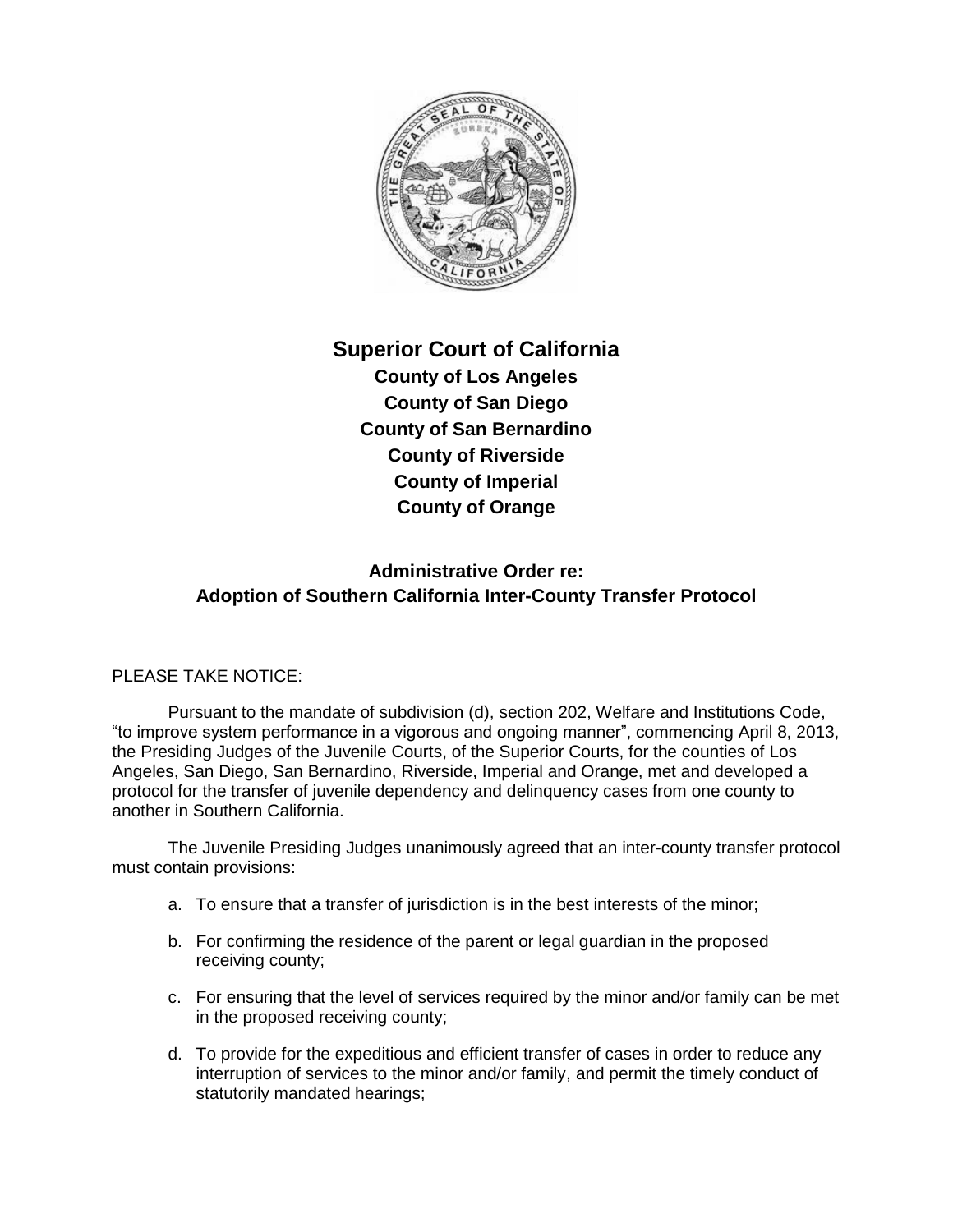- e. To set a transfer-in hearing in the receiving court, by the sending court, in order to expedite bringing the minor and family under the jurisdiction and supervision of the receiving court, and ordering the appearance of the minor and/or family in the receiving court;
- f. To expedite the preparation and transfer of the Court's file from the sending county to the receiving county.

Concurrent with the development of an inter-county transfer protocol, the participating Juvenile Courts implemented a system for the secure electronic transfer of case files amongst the participating counties called "eCase eXchange, developed by the Riverside Superior Court. By providing for the instantaneous electronic exchange of case files, eCase eXchange results in considerable time and cost savings over the traditional mailing by U.S. Postal Service. In the development of an inter-county transfer protocol, the Juvenile Presiding Judges incorporated the increased time and efficiencies gained by eCase eXchange, including by modifying the timelines for the setting of transfer-in hearings, stated in Rule 5.612, in order to reduce delays in bringing the parties under the jurisdiction of the receiving county and in the provision of services.

## IT IS THEREFORE ORDERED:

- 1. The Southern California Inter-county Transfer Protocol, attached hereto, is adopted by the Juvenile Courts, of the Superior Courts, for the counties of Los Angeles, San Diego, San Bernardino, Riverside, Imperial, and Orange, and shall be applicable to the transfer of any dependency, delinquency and/or non-minor dependent cases between each county.
- 2. All parties, attorneys, agencies, and organizations appearing before the Southern California Juvenile Courts shall comply with the provisions of the Southern California Inter-county Transfer Protocol.
- 3. In the event that the provisions of the Southern California Inter-County Transfer Protocol conflicts with the California Rules of Court, regarding the timelines and setting of transfer-in hearings, including Rule 5.612, the provisions of the Transfer Protocol shall control.
- 4. This Administrative Order officially adopts the Southern California Inter-County Transfer Protocol effective forthwith. This Order shall continue unless modified by a later Administrative Order. Revisions to the protocol shall be addressed as outlined in chapter one, section D.
- 5. This order may be executed in subparts.

Date: 08/24/15

*ffu* 

Michael I. Levanas Presiding Judge of Juvenile Court County of Los Angeles